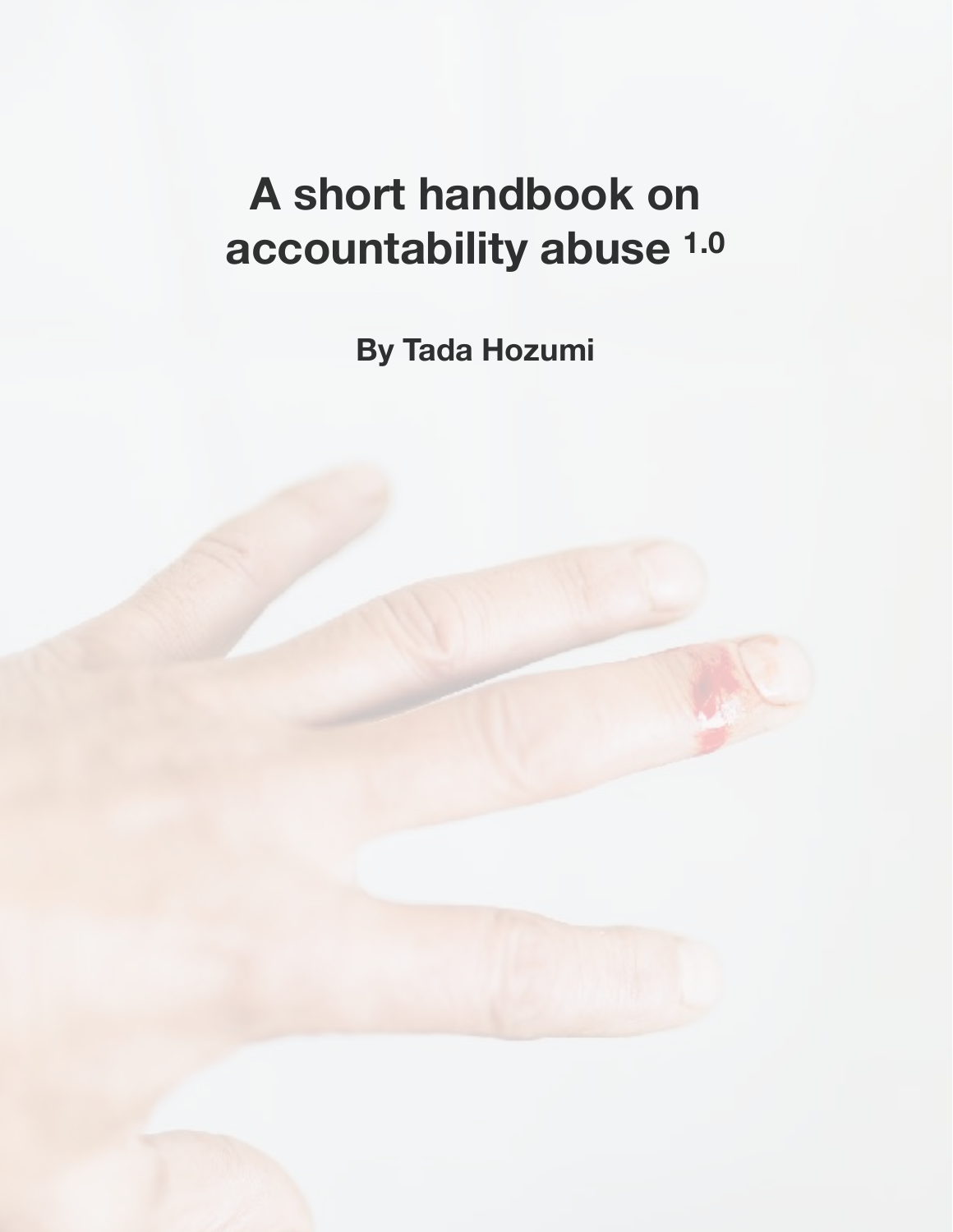### **A few words before we get started**

In sharing this piece of writing with you, I'm reserving the right to correct and/or adjust myself later.

That is to say that nothing in here should be taken as unchangeable canon. It is simple a sketch of my thoughts at a particular time, with the information I have.

Particularly, the subject of accountability abuse is still a new one where a lot of the theory around it needs to be tested, adapted, and refined in real world situations.

At the same time, I hope this short handbook helps you gain a bit more grounding and orientation around the matter and serves in reducing the harm of accountability abuse in our communities.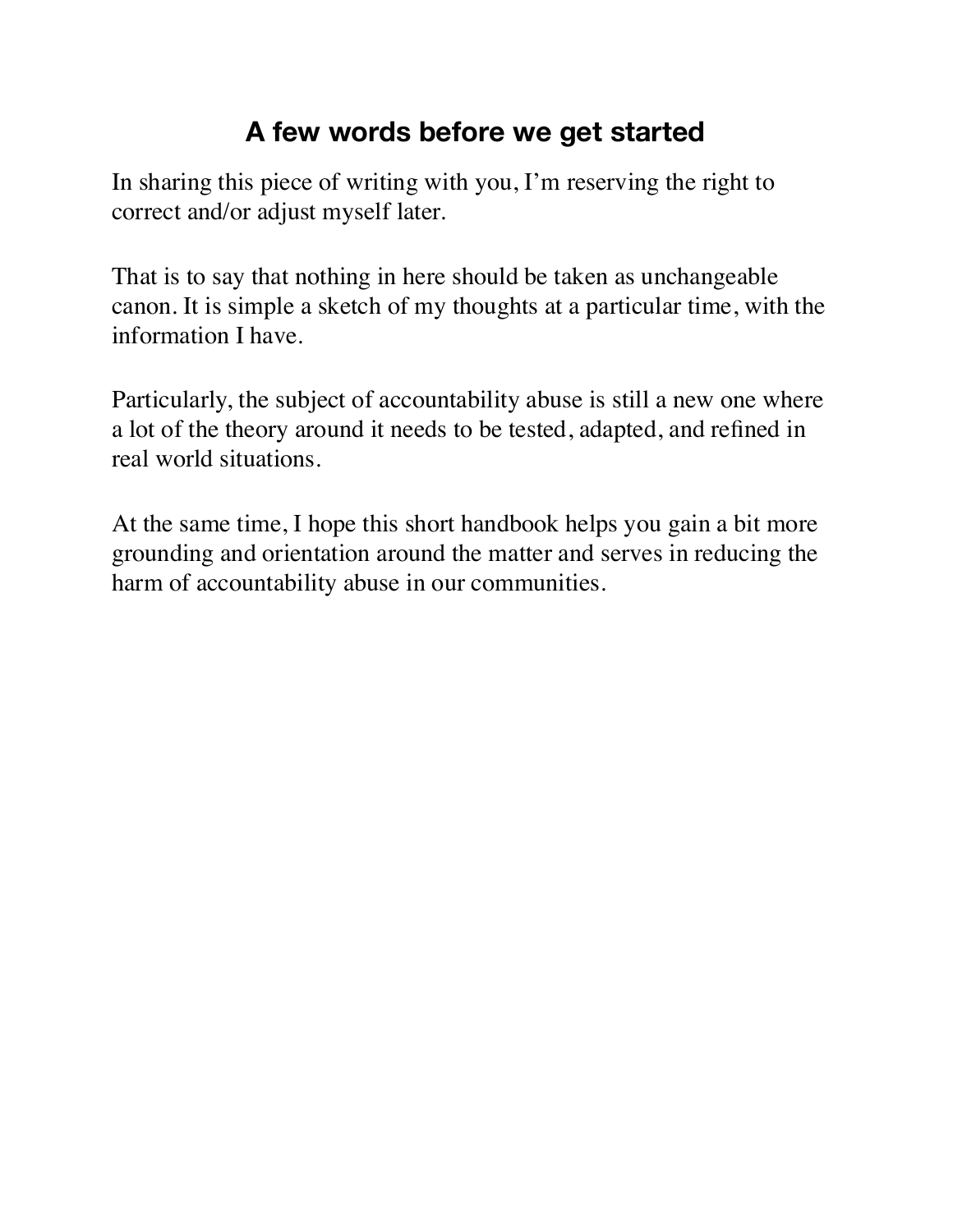### **Who am I?**

My name is Tada. I'm a Japanese Canadian somatic (means of the body) healing practitioner that has done a lot of work in the field of racialcultural trauma.

I'm currently based in the traditional territories of the musqueam, tsleilwaututh, and squamish nations AKA Vancouver BC.

I've arrived at working with the subject of accountability abuse by starting with experimental projects that looked at the relationship between white people and people of color (POC) through the lens of relationship psychotherapy, rather than just intersectional feminism, which I felt was a limiting frame in dealing with interpersonal issues.

One of the major concerns I had at the time was that I noticed white people getting abused by POC that were using social justice language but there was no way to describe the behavior. I also saw that this was a major issue across gender and other identity lines.

Since, I've also been the subject of campaigns that were about cutting me off from my work and community through vague, false, or exaggerated claims of my past behavior.

# **Why did I write this handbook?**

Because of my personal and professional experiences I have grown a deep concern for addressing the kind of abuse that I believe I have experienced.

In my time of studying and thinking about accountability abuse I have seen and heard of people that have lost their businesses, fallen to street homelessness and addiction, and even died from overdose, with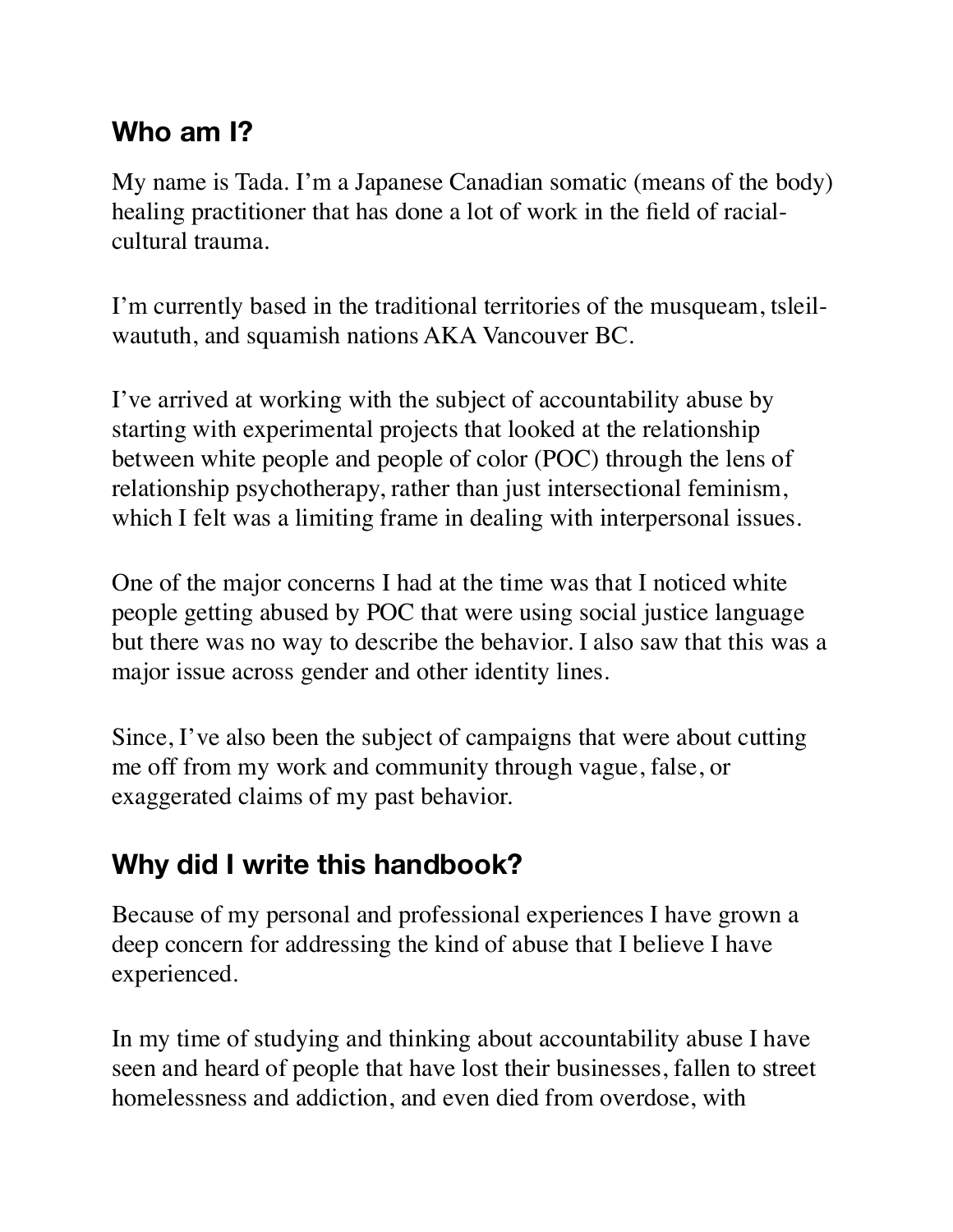accountability abuse being a major factor in their psychological downturn.

Yet, accountability abuse seems to remain a topic that is sidelined, even within activist spaces. It is often seen as collateral damage, an inconvenience, to important systemic changes to insitutionalized racism, misogyny, and so on.

I don't deny that the last few years of internet-driven dissemination of social justice knowledge to have been very important. It has improved some parts of my life in tangible ways. But it has also deeply undermined many parts.

The conversation around a healthy approach to 'social justice' is not nearly perfect and final, especially given so much of this information has gone out into the world through means that are simplistic, intense, and super-fast, such as through tweets and viral blog articles.

As a culture, we have a lot of work to do to course-correct and adjust.

A lot of the conversations around cancel culture is a sign that we need to mature the conversation and include accountability abuse as a central piece of that discussion.

# **What is accountability abuse?**

'Accountability abuse' refers to abuses of power, or negligent uses of power, that happen when we take on policing roles within a community without the appropriate checks and supports for ourselves.

Often it means attacks on individuals and groups through false, distorted, and unsubstantiated claims of harm.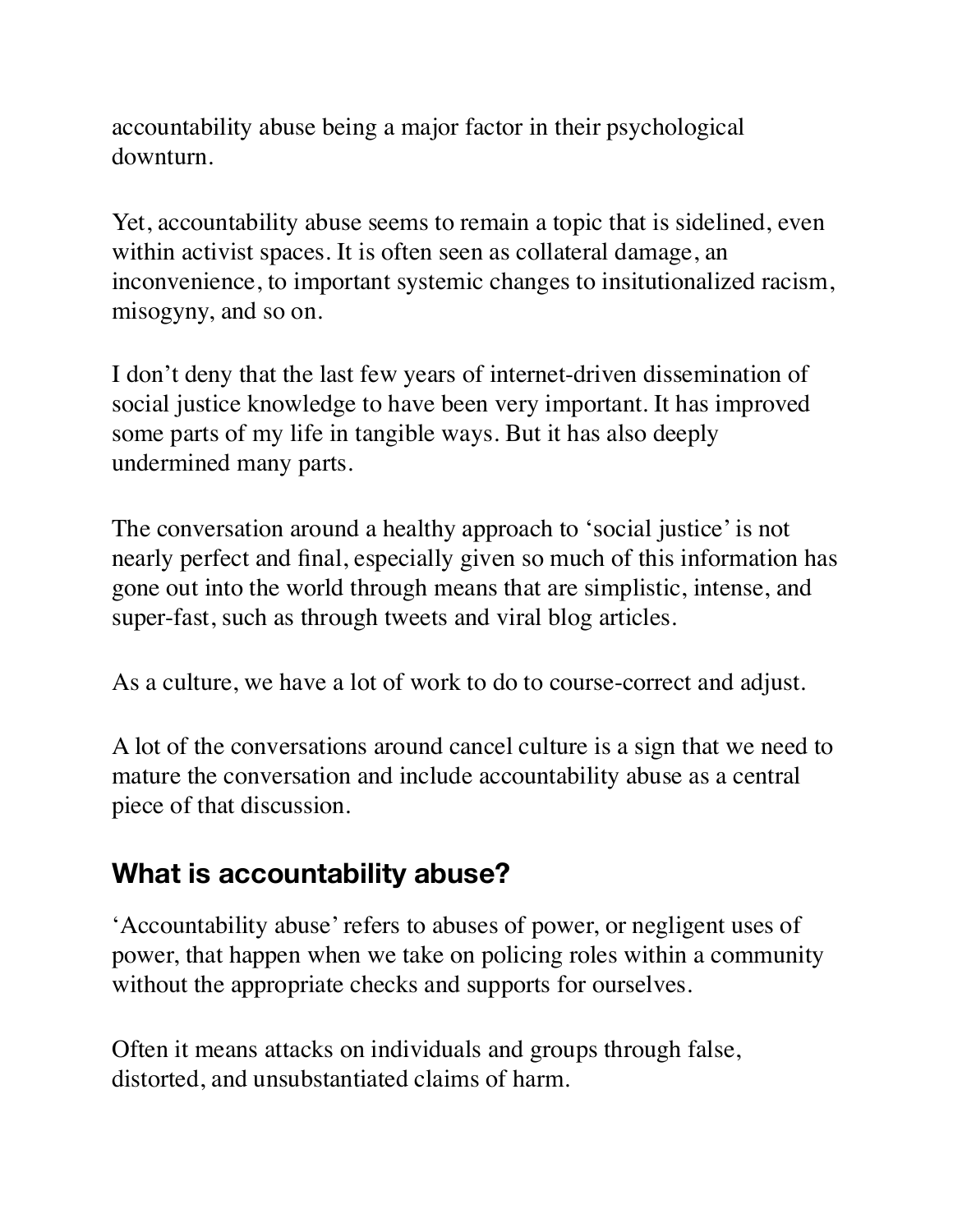It can also mean a claim is valid but the process for seeking accountability is lacking in accountability, making the claim still problematic.

The core defining characteristic of accountability abuse is not about truth, but about the process of seeking accountability itself.

The reality is that you can have untrue claims that are pursued in a nonabusive way and you can have true claims that are pursed in an abusive way. We will come back to this again later as it is a critical understanding.

It is also important to remember 'truthfulness and falseness', as well as 'abuse and negligence', are on a continuous spectrum.

# **Is accountability abuse about stopping cancel culture?**

Accountability abuse is definitely connected to the recent cultural conversation around cancel culture.

It is important to recognize though that accountability abuse has a long history. For example, the historical incidents of the Salem witch trials and the lynching of a Emmett Till are both cases of accountability abuse, inflicted by people with dominant power, white people and/or men, onto individuals who were minorities.

A lot of the conversation around cancel culture is really about the new direction of accountability abuse in an era where there has been so much intense work done in a short amount of time to shift power in society towards people who were previously marginalized.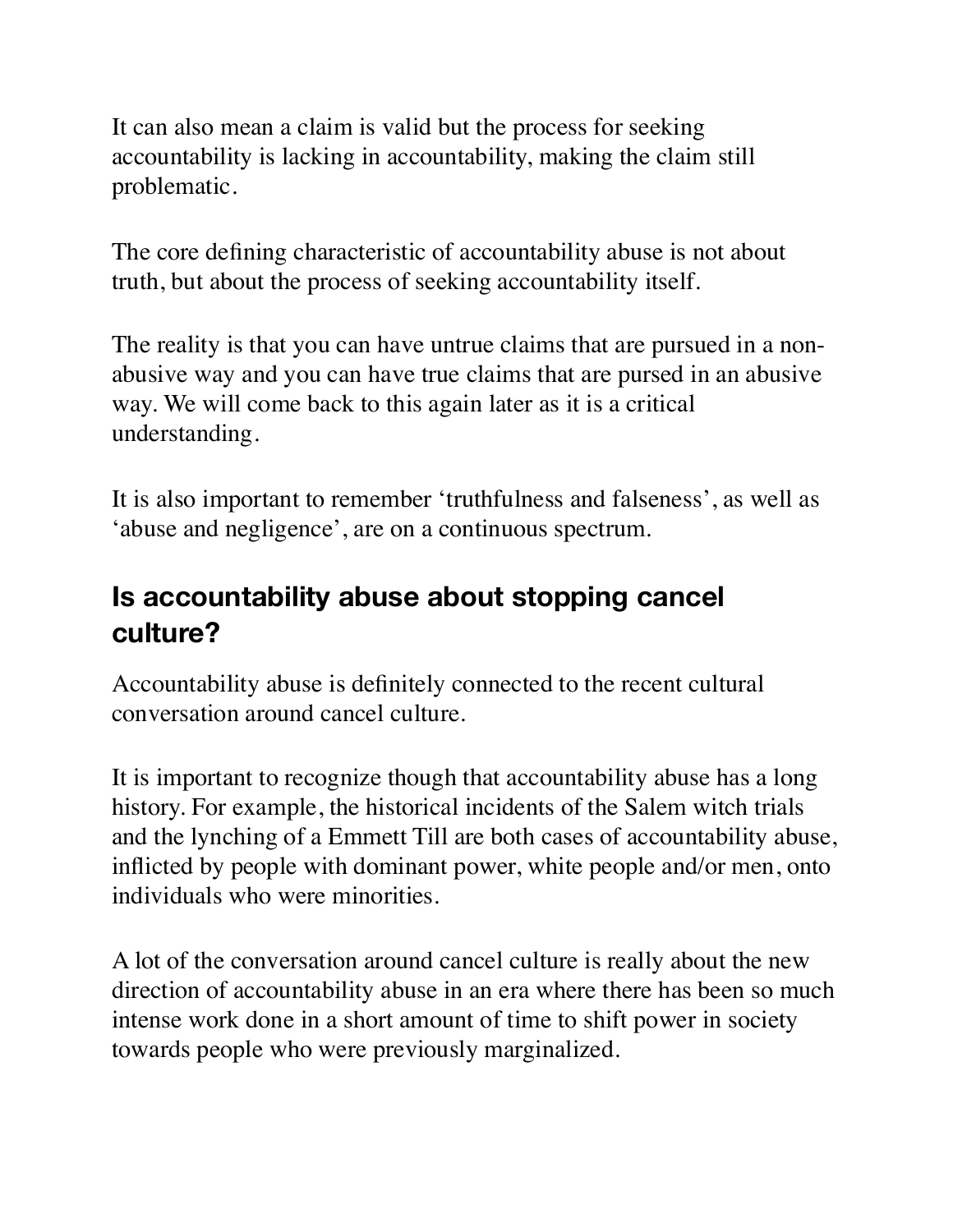With so much recent interest in social justice, it has created conditions in certain contexts that exempted certain groups of people from being exempt of accountability for their behavior.

This handbook is mostly about addressing this particular new problem.

### **What are the consequences of accountability abuse?**

The consequence of accountability abuse can be as severe as any other form of abuse. In the worst cases, it can even lead to suicidal depression, street homeless, and death. I know a case of each of these.

Personally, I have been lucky to have the resiliency skills, financial resources, and language to understand my experience so that I was able to get through the worst of it, although in reality it will probably not end.

# **How do you define accountability abuse?**

I currently define accountability abuse to be any dynamic where accountability is being pursued in a non-accountable way produces excessive unnecessary harm and is unrelenting even in the face of requests for their to change.

Naturally, there will be a grey area of whether an act is considered severe enough to be called abuse and lands more into the territory of negligence through ignorance. I think what is important to remember though is that non-accountability in matters of accountability need to be scrutinized deeply and there are no reasons for not always aiming to do a better job.

What is very clear to me though is that what defines accountability abuse is ultimately NOT defined by whether a claim of harm is true or false. Rather, what defines accountability abuse is in HOW a claim is being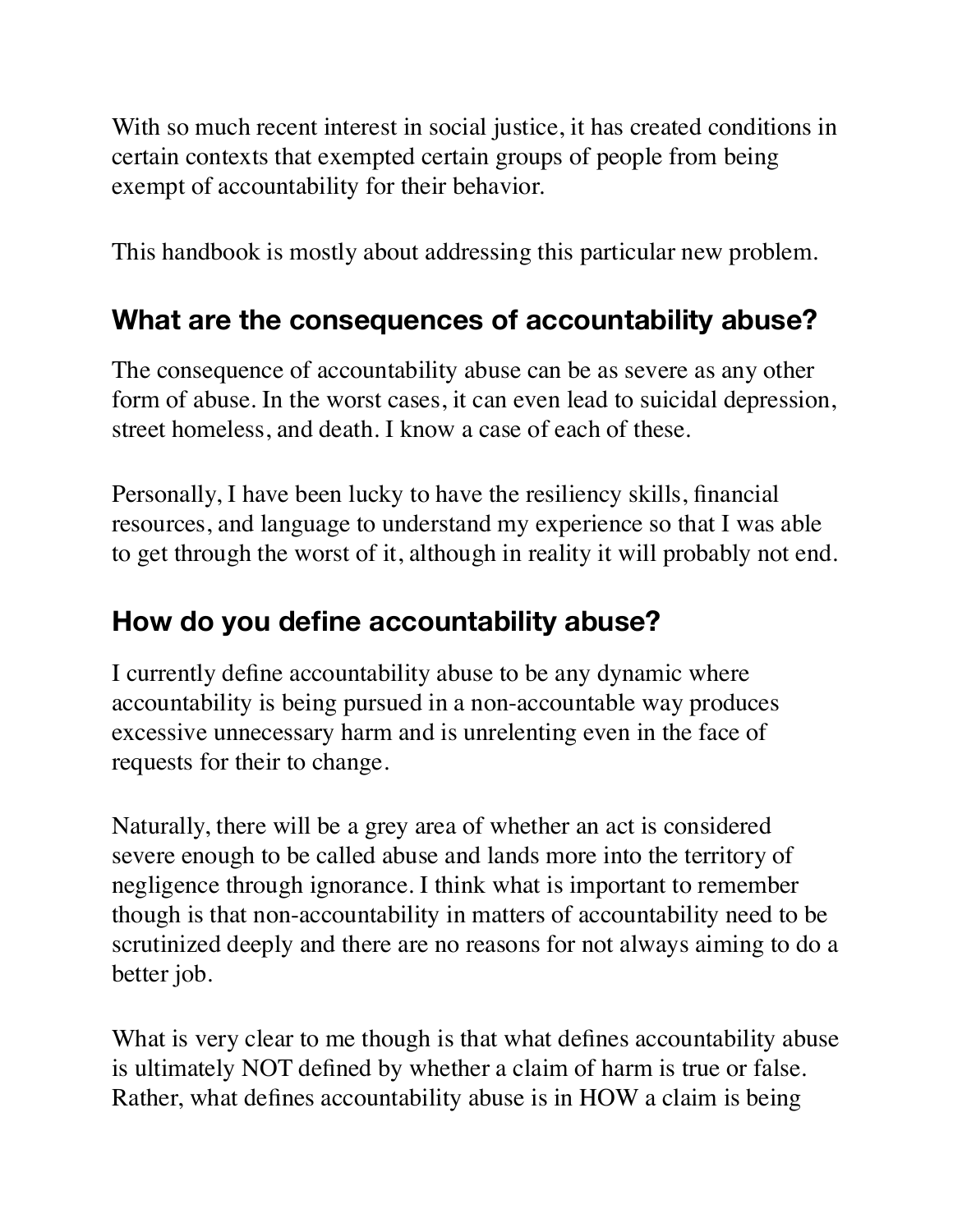pursued non-accountability - although truthfulness may impact severity since false claims are almost always problematic.

The above makes common sense because for example: let's say a police officer shoots someone and kills them. The appropriateness of this act isn't whether the person who had been killed was 'guilty' of a crime or was a deviant character, which is the way many people frame the conversation around police brutality in respect to Black people. The real issue, to me, is whether the police officer made choices that were in integrity and fit the circumstances.

Similarly, online conversations about call-out culture too often get into evaluations of whether a claim of harm was justified because it was true or not.

This focus on what is true of false completely misses the point that the process in which the claim is brought needs to be overseen closely if we are in positions to police and pass judgement on what see as poor behavior in our communities.

This idea that we as members of a community must enact justice in our communities, may cause queasiness for some people. But this is nothing to shy away from. We will inevitably be called to weigh in on matters of harm and it is actually irresponsible as adults to not have thought through this, especially if we have roles of community leadership.

Basically, if we want to end the prison industrial complex and police brutality, we need to be able to model something different at a community level. This is something that probably all people who are proponents of addressing call-out culture agree upon, even though we may disagree on the solutions.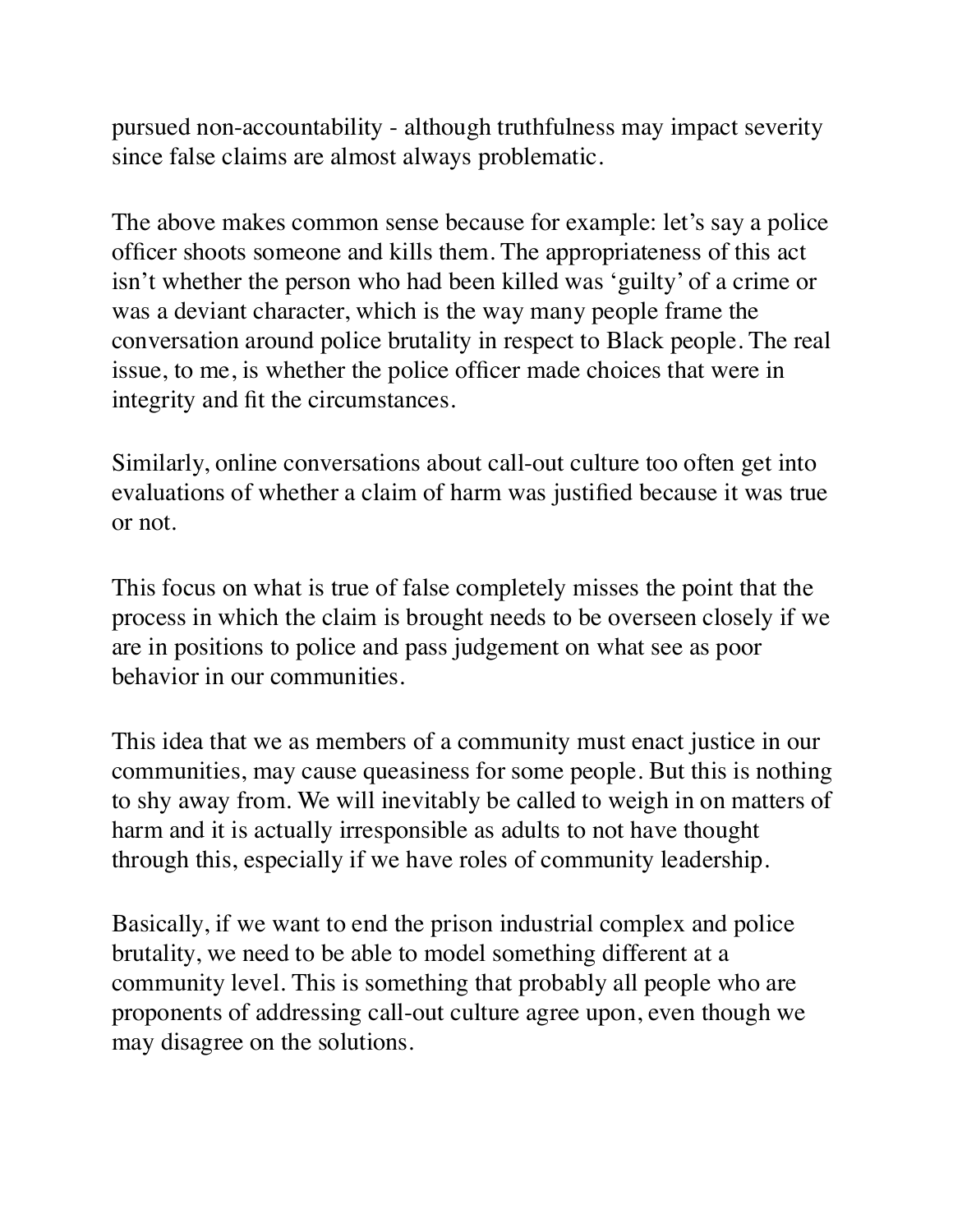For myself, I find it very important to recognize that many indigenous and elder cultures have had, and still have such alternative approaches that integrate justice, community building, and spirituality together.

Exploring these models at depth is outside of the scope of this mini handbook but you can google a freely watchable film called Hollow Water to start to get a taste of what this may look like.

# **How do you identify accountability abuse?**

While I do have specific criteria I use to vet claims for accountability abuse, I find it useful to start by actually speaking to the psychological state that I think we should be aiming for when we receive a claim.

In general, I believe the best disposition for us to be in when discerning a claim is open and genuinely curious, being comfortable with holding some unknowns.

If we can't access that I think it is important that we take some time and space to reduce our reactivity.

Here is a grounding and orientation sequence that I often use:

- 1) Find a quiet place
- 2) Open up my field of vision, take in the whole space I am in.
- 3) Open up my hearing, listening for near and far sounds.
- 4) Gently touch my hips and legs. Wiggle my toes.
- 5) If its possible, take a gentle breath into my belly.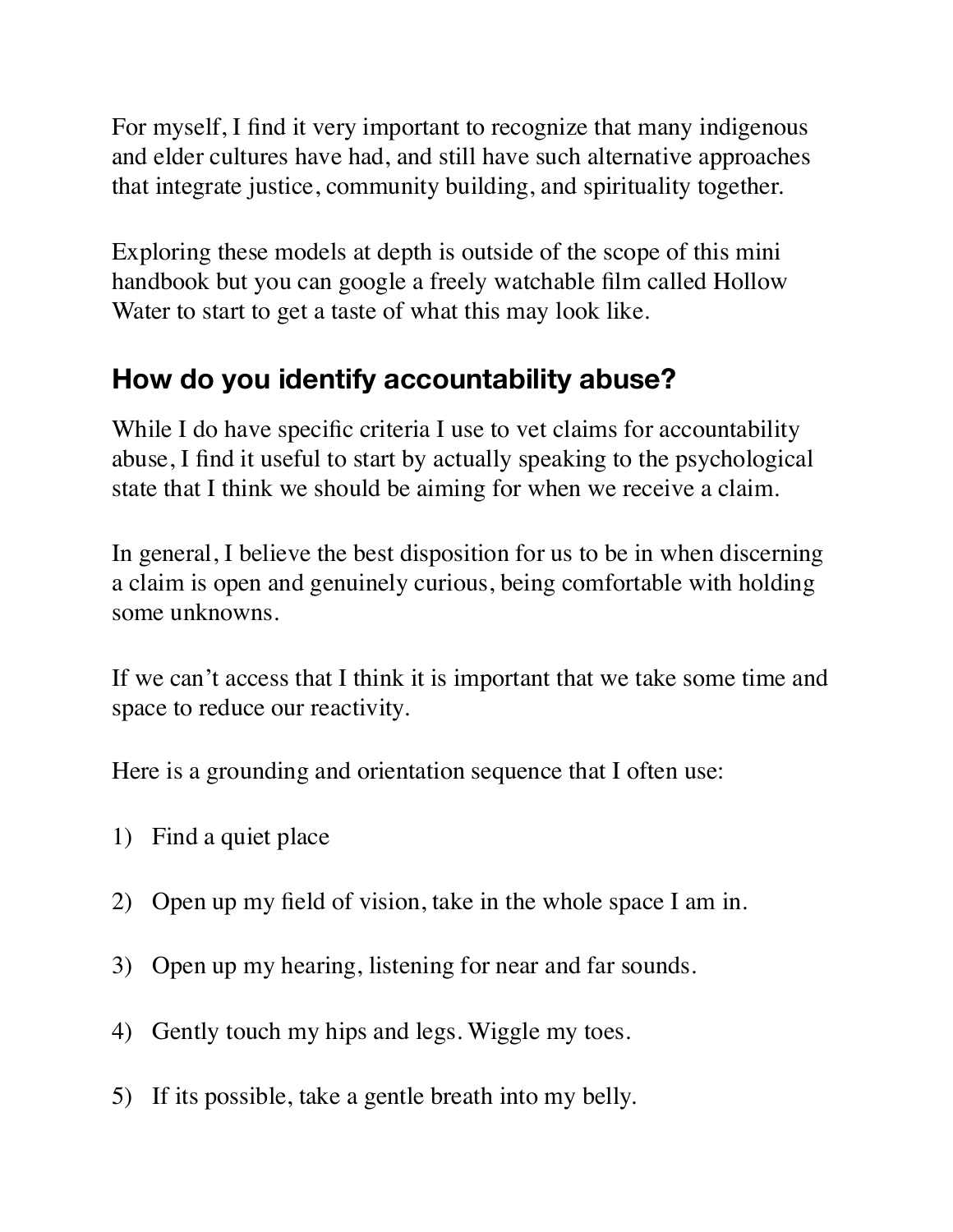- 6) Fall into a short nap, if that is available.
- 7) If I can't get through the above steps, I wait till I can.

When you practice the above skills enough, you will also be able to use them in real-time.

For example, you're listening to a friend, complaining about another friend's behavior, and instead of getting sucked in completely, you could quickly open up your field of vision to not get too emotionally tangled up with each other.

This might sounds like the opposite of being helpful to someone but it often is actually a much better than completely accepting their reality right away. I will talk about this more a bit later, in the context of looking at the cultural issue of 'believing survivors'.

Next, having taken a bit of mental distance from the urgency-laden question of needing to validate or invalidate the truth of the claim itself, we can more accurately assess the claim for its own accountability.

Below is a list of criteria I use in assessing claims.

The basic principle behind my assessment process is: the less checksand-balances there is in how a claim is brought forth, the more risk there is that the claim is abusive or negligent.

Please note, the presence of anyone of these elements could make a claim of harm befit the categorization of accountability abuse, but in the end, assessment is an art, not just a science.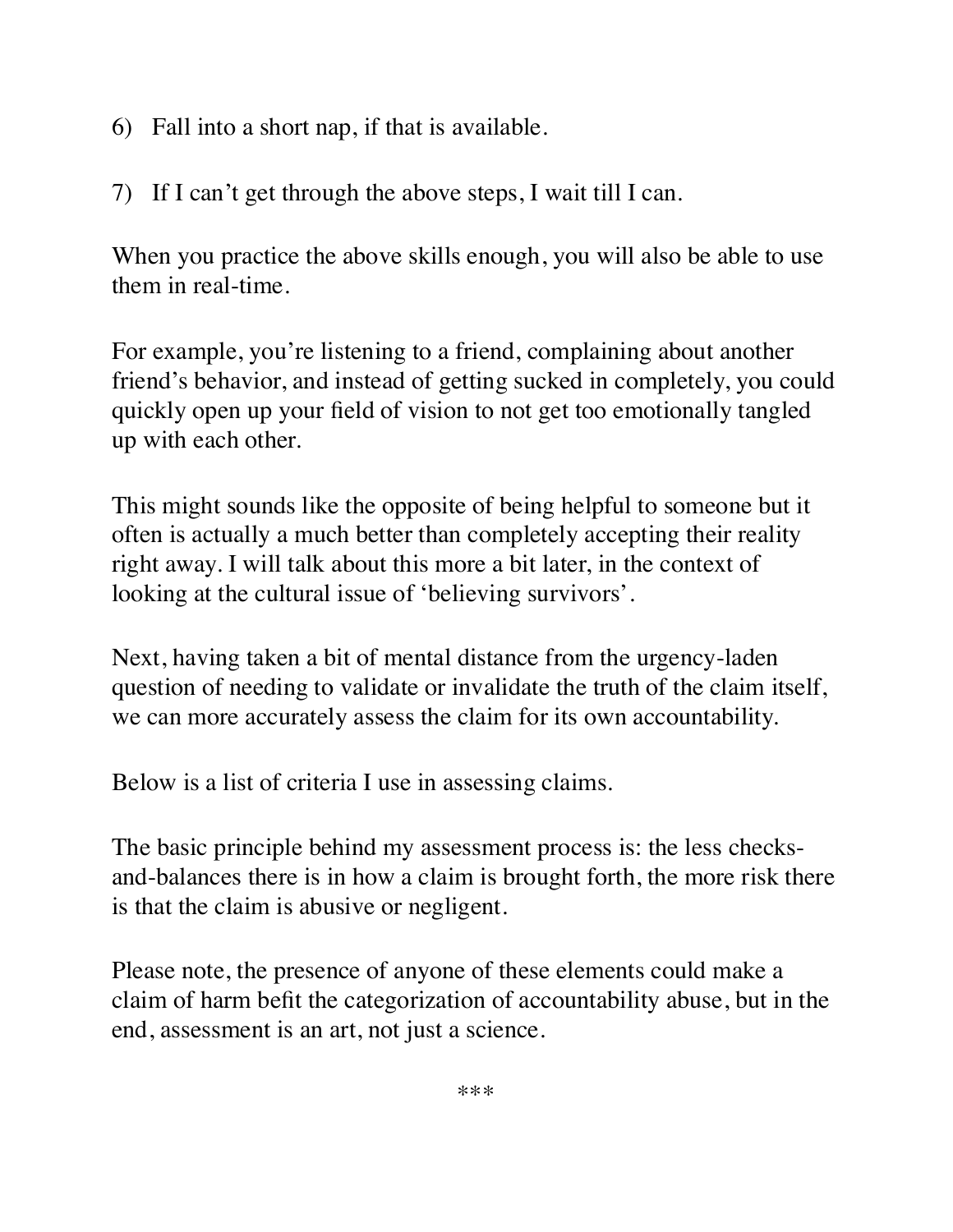#### **1. Anonymity**

Anonymity is a big issue in validating a claim of harm since it essentially gives no way for the accused to respond to the claim.

While anonymity makes sense when people are seeking merely support and resources for themselves, such as shelter, finances, and counseling, it is extremely risky for it to stand when there is consequence is being sought.

Anonymity may still be permissible in some circumstances if there are other factors that majorly back up a claim, but in general almost any claim that is anonymous should probably considered not immediately actionable on its own in terms of seeking consequence - a deeper investigation would be needed.

#### **2. Vagueness**

Vagueness is another issue in validating a claim of harm since it also makes it difficult for the accused to respond to the claim.

"X is racist" or "Y crossed a boundary" are examples of vague claims that are full of room for interpretation.

Claims such as "Z made me feel violated", also fall under the umbrella of vague claims as they are solely or heavily based on internal emotional experiences, even though the feelings they express may be true.

It is important to remember that there is a difference between holding space for someone's emotional expression in a supportive way and taking their testimony as truth to be acted upon.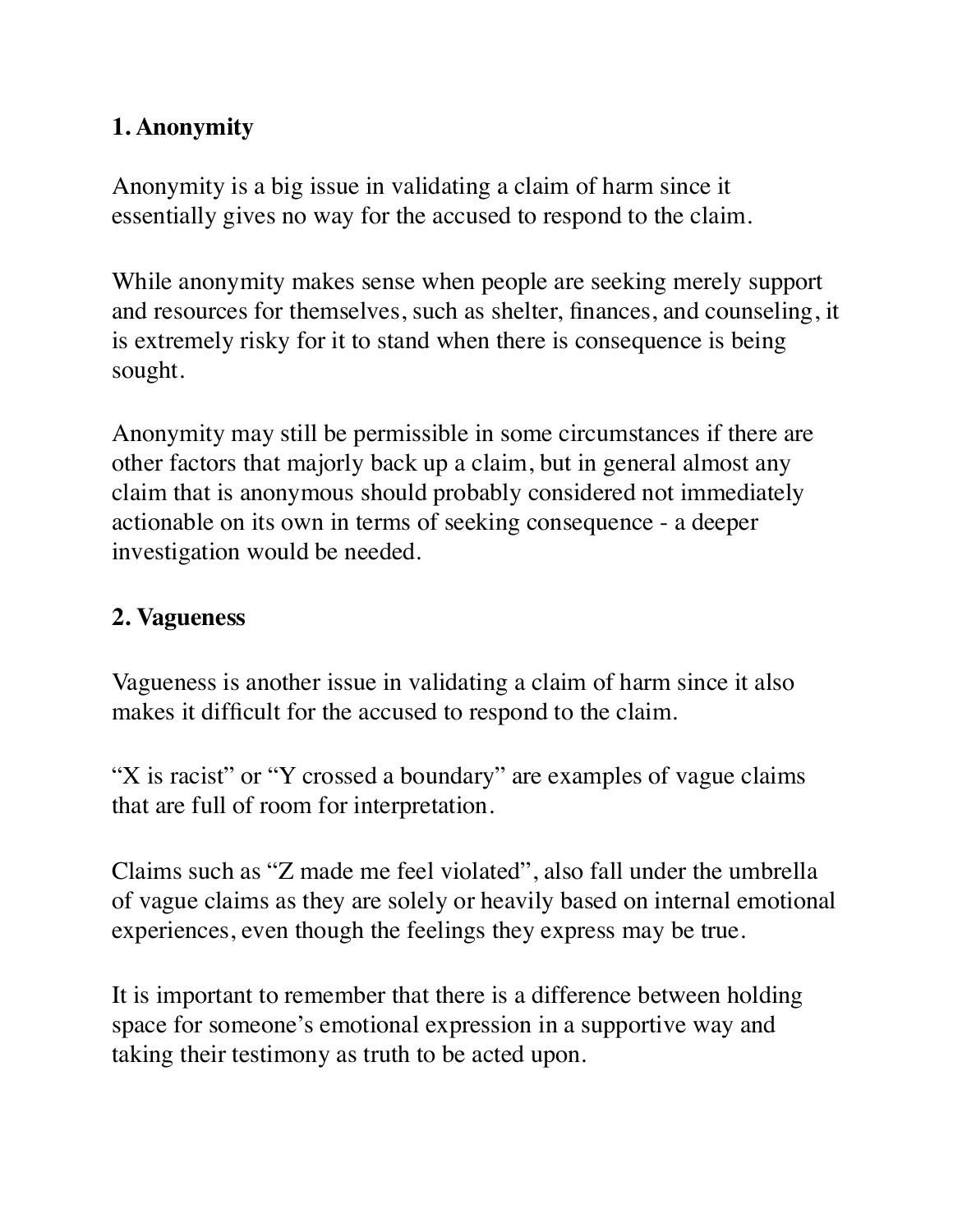Claims are more accountable if they address specific incidents, and even more so if they are backed up by evidence.

#### **3. Confidentiality**

Confidentiality means that the details of the claim are asked to be withheld from the accused.

This makes it very difficult for the accused to respond to the claim, which of course makes the claim less accountable. More investigation would be required to act upon such a claim.

#### **4. Intention**

How a claimant is showing up is extremely important.

If a claimant's goal is to have the accused respond in a reconciliatory process, this has innate accountability built in, which makes it a much safer claim to engage with, even if other aspects of it are not as solid e.g. a lack of evidence.

If the claimant's goal is that the accused's life is to be negatively affected in any way, the risk goes up and the accountability measures built in to the claim will begin to matter much more deeply.

For example: if someone wanted a confidential, vague, and anonymous claim to have significant impact on someone, such their removal them from a job, you can probably immediately classify that as likely abuse and negligence at minimum.

On the other hand, if someone was seeking accountability for an alleged harassment incident, which they have memory loss around and have no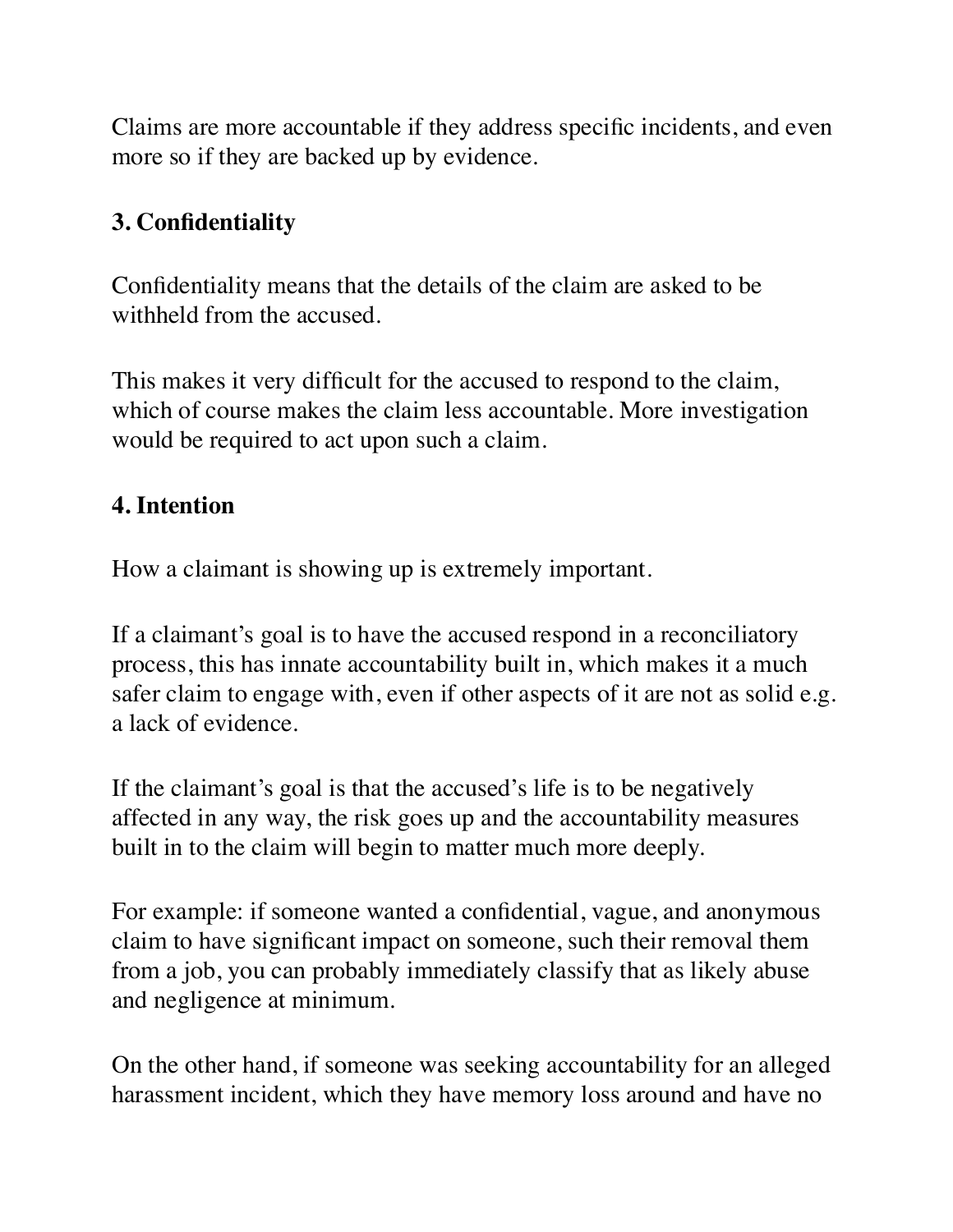evidence for, a request for a healing circle or reconciliation process may be a much more appropriate ask that can cover for the lack of checksand-balances in the claim itself.

### **What about 'believing survivors'?**

To put it simple, there has been too long a conflation between believing survivors and taking them seriously in a responsible way.

Automatically believing anyone claiming harm as a survivor or as a person of marginalized identity, creates privileged classes that are immune to accountability in making claims of harmful behavior or character.

Something that is critical to understand here is that manipulative interpersonal patterns such as narcissism love to exploit points of nonaccountability in a system. That is to say, if you establish a standard of believing survivors by virtue of their claim alone, without any checks and balances, people with manipulative tendencies will abuse that vulnerability to impunity.

While this may sound like a problematic and contradictory statement at first, it is shown that for example, throughout history white women have routinely lied and project claims of harm on to Black men, causing massive amounts of damage, as seen in cases like the lynching of Emmett Till or the 2020 Amy Cooper incident in Central Park.

This pattern is widespread because white women are a privileged class in relation to Black men when it comes to the subject of claiming harm.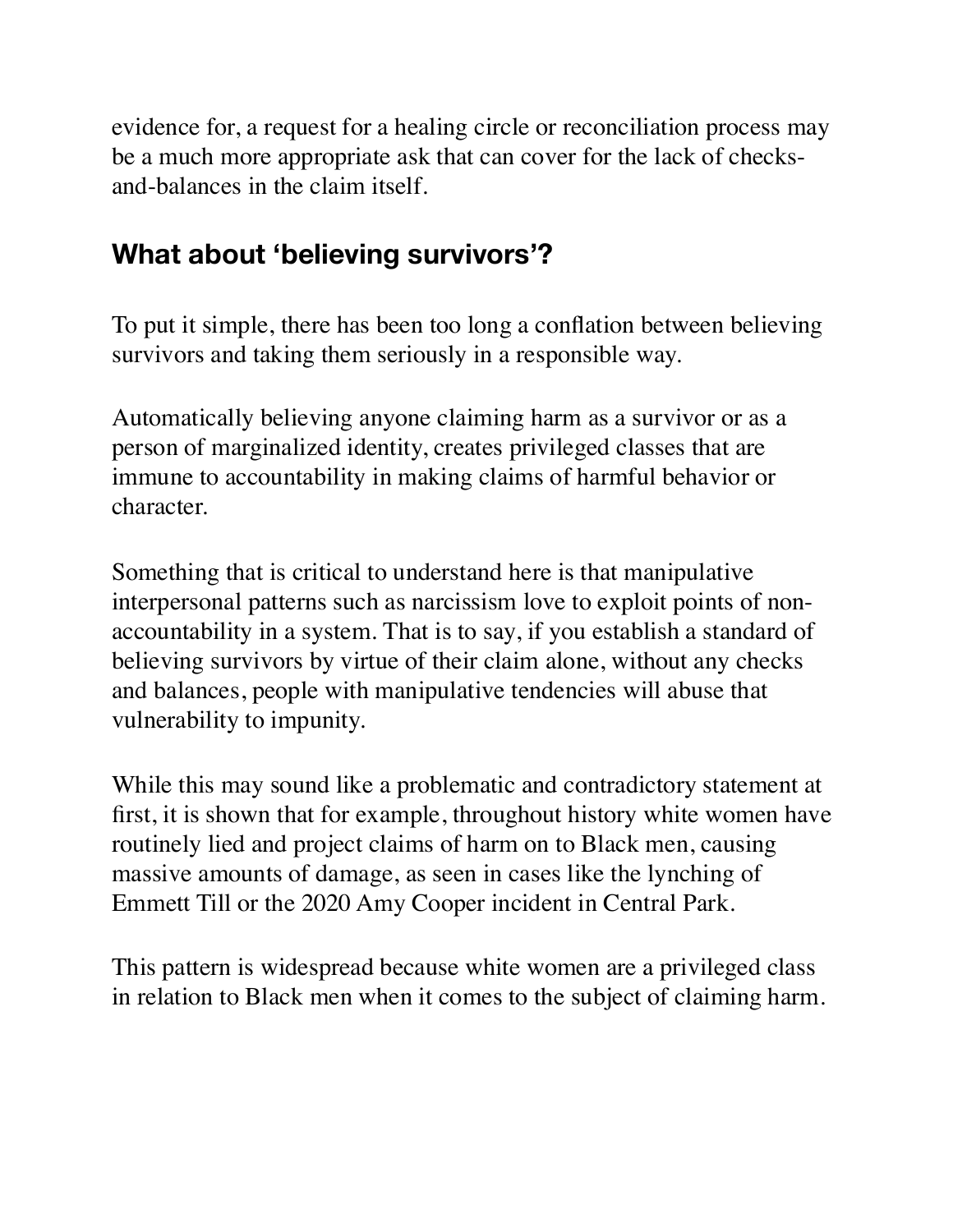So when we say that we must believe survivors, we have to understand that this 'belief' has always existed for specific dynamics and it has been chronically abused.

Moreover, manipulative behaviors are compulsive. That is to say that, if you give people with narcissistic patterns a weakness they may exploit to gain advantage in relationship, they will do it over and over again, heavily distorting reality.

While this is no perfect science, my sense is that 50% or more of claims of harmful behavior and character about fellow community members in activist communities are probably fabricated or deeply distorted. This is natural because we have created an environment that fosters chronic compulsive accountability abuse or at least negligence.

This is how the math of the above may work out:

Let's say you have 10 people who are making a claim of harm. Only 1 out of 10 of them has heavily manipulative behaviors. That 1 person will compulsively continue to exploit the system and flood it with false and distorted claims, deeply distorting the overall field.

Another related issue is that people with these kinds of manipulative patterns tend to network with each other and share information through social media groups and various back channels. They also usually have a group of people that are bonded to them in narcissist-codependent type dynamics. Each one of these codependent people are also potentially the next narcissistic abuser.

# **What should I do if I am being subject to accountability abuse?**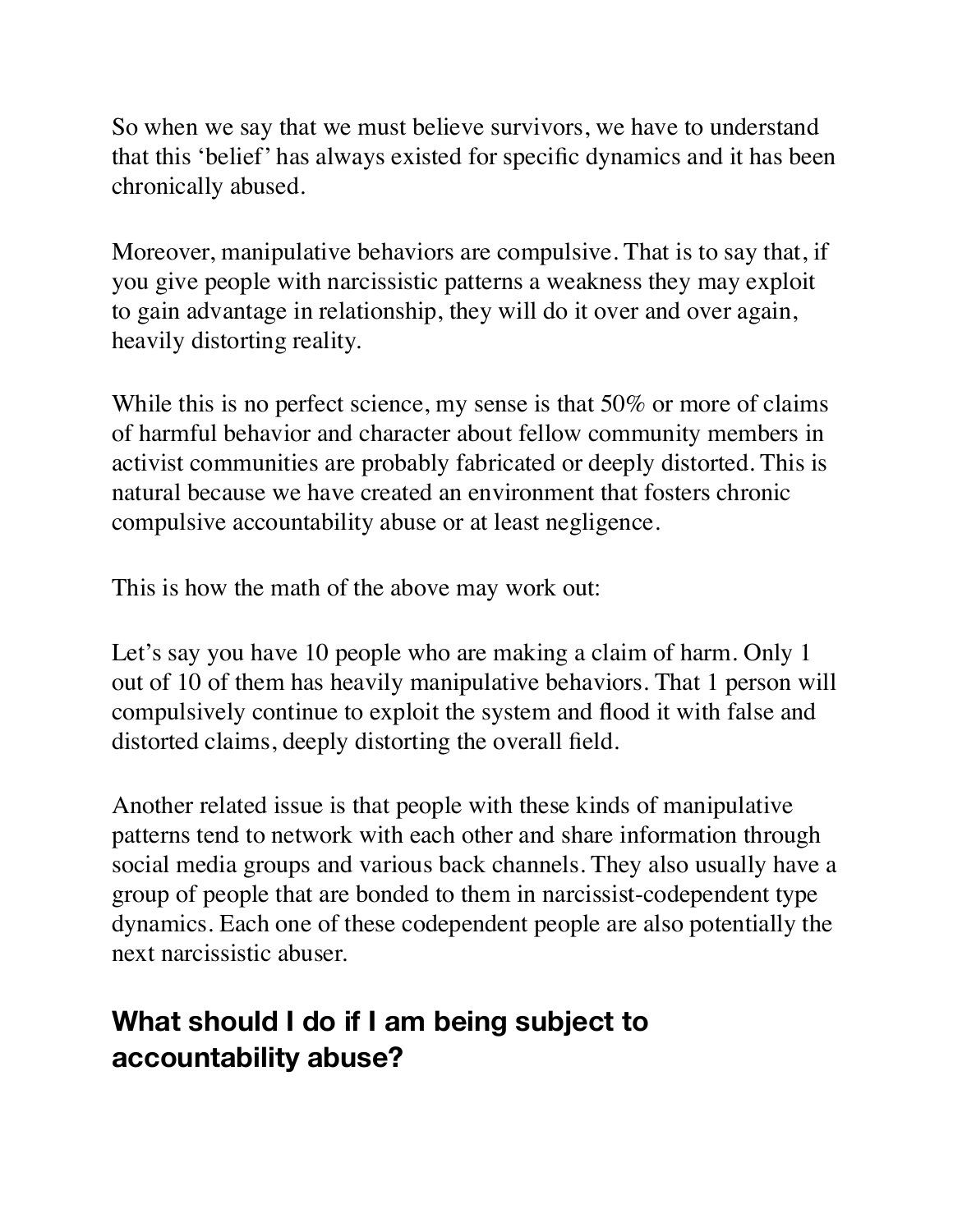Right now, is a difficult time because common knowledge about accountability is low and there is such massive pressure still for us to comply if people who claim to be abuse survivors and/or have marginalized identities say that we have done harm or are harmful people.

What is probably most important is for you to find some kind of therapist or counsellor that can work with you. Particularly, the psychological damage that accountability abuse will be an in-depth process to heal and outside of the capacity of short handbook like this one.

You might though share this handbook with the people around you so you can be more sure that they understand what you are going through.

You can also practice the grounding and orientation sequence I shared with you earlier as a way to develop resilience skills for what will likely be a difficult time.

# **What should I do if I see someone being subject to accountability abuse?**

Being a bystander is a VERY important role in the accountability abuse dynamic since it is inherently a mob dynamic that festers when people are complicit through silence.

Yes, if you stand up for others, you risk becoming a target. I've been there. But taking these risks is what makes our communities safer places to be in the end.

In my opinion, every person has the responsibility to take part in actions that identify and mitigate accountability abuse.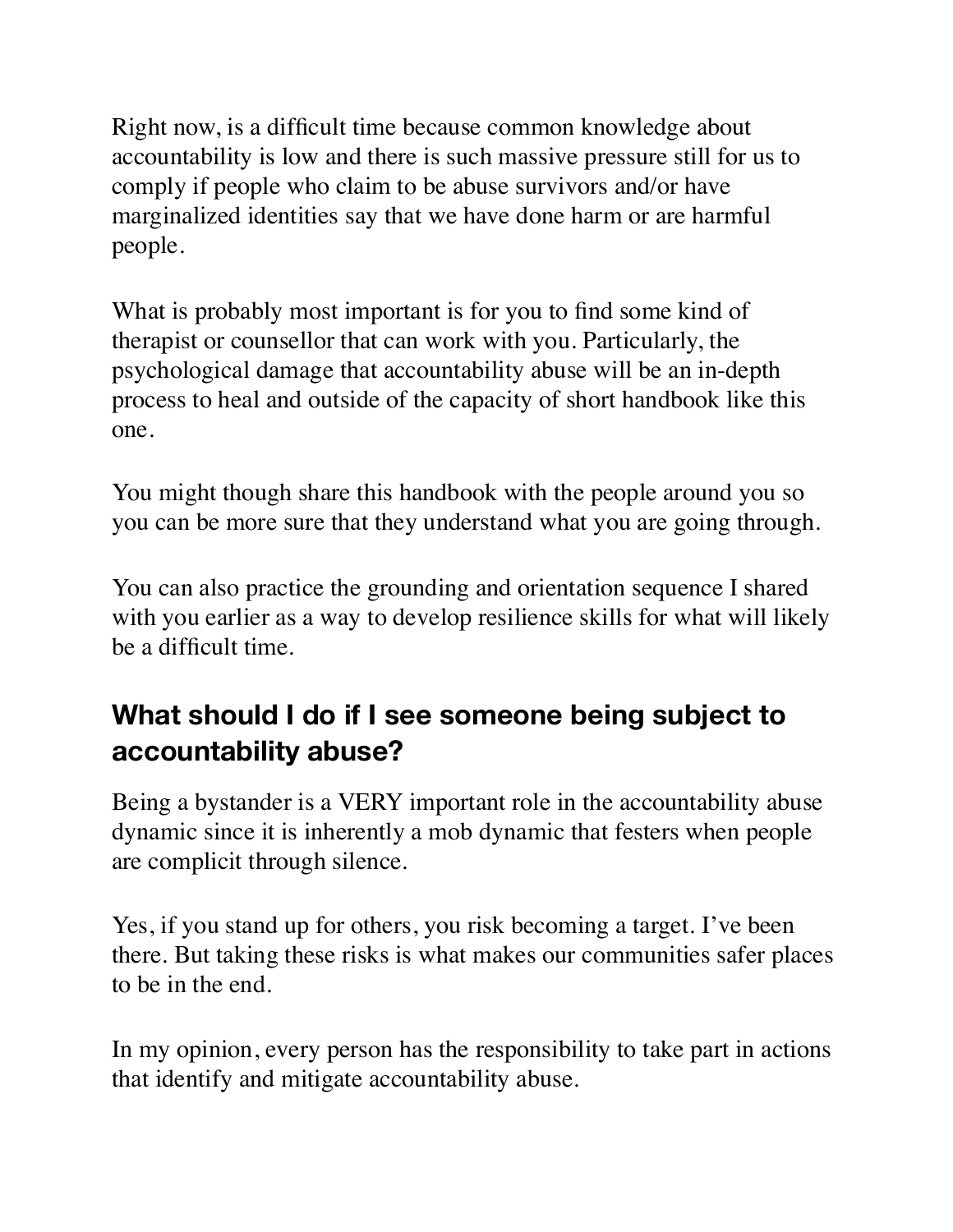# **What if I receive a claim of harm as a community leader and I don't know if it is accountability abuse?**

If you are a community leader, the subject of accountability abuse is a very important one to address.

This is because whatever decisions you make can greatly amplify the harms of accountability abuse and missteps in managing claims of harm can massively hurt both the claimant and the accused.

Up till now, situations where community leaders are asked to weigh in on claims has been mostly dealt with either not believing the claimants at all or believing the claimant every time.

Needless to say both of these models are deeply problematic and ripe for abuse.

Community leaders need to learn to take their time in discerning claims.

A great place to start would be assessing the criteria already mentioned above of: anonymity, vagueness, confidentiality, and intention.

Here are some examples of questions you may ask to discern claims of harm:

"May I ask the accused about these details and give them your name?"

"Can you be specific about an incident that shows you that what you says is true about this person's behavior or character?"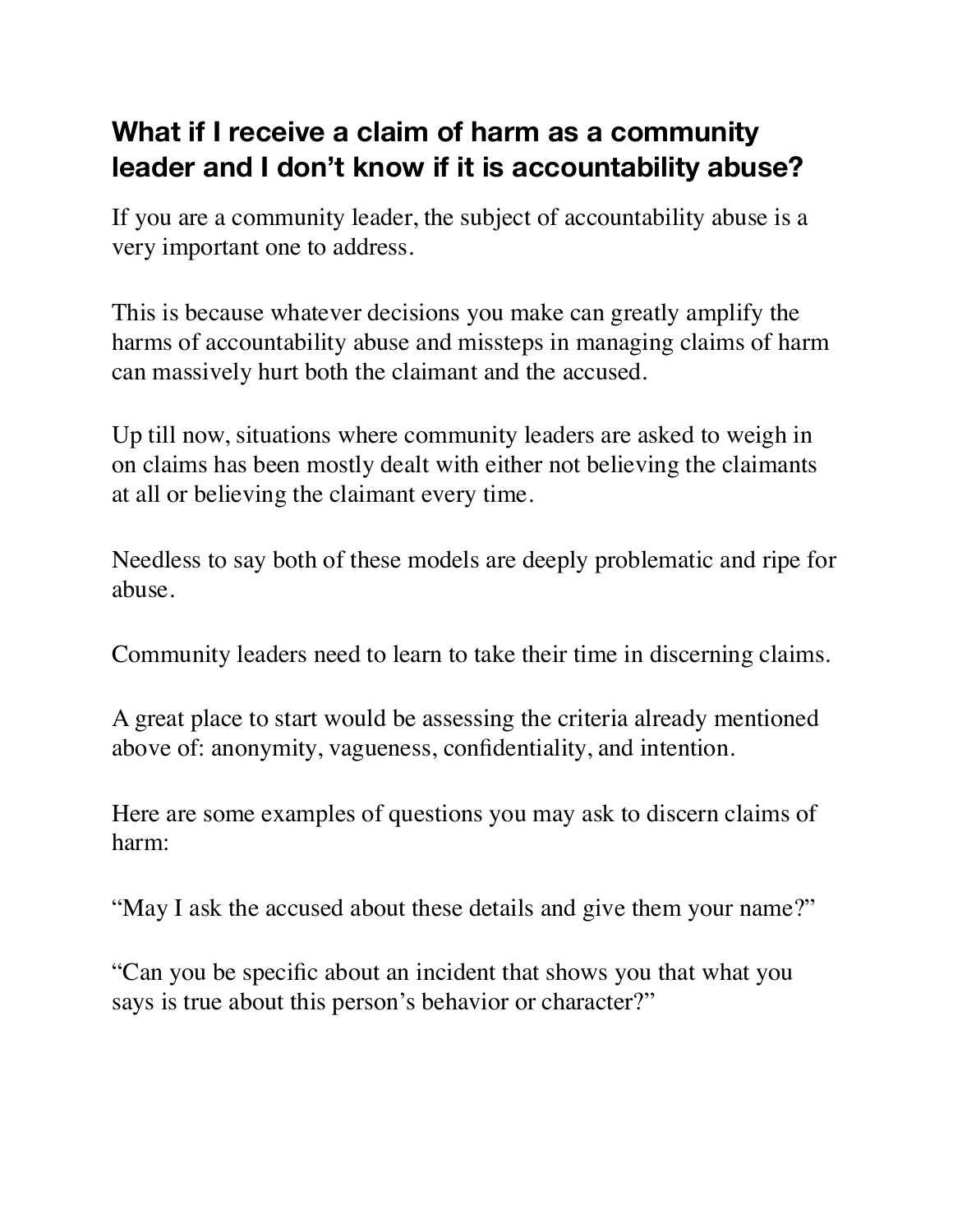"Do you have the explicit consent of the person you claim the accused has harmed, or has the person you claim has been harmed made a public statement I can look at?"

"What would you like me to do with this information?"

If someone is hostile to the above questions you should probably immediately put up some red flags and maybe even pursue accountability in a possible case of accountability abuse.

Finally, my assertion is that community leader need to be ready to be held accountable to high standards. People's lives are at stake.

# **What should I do if I am a community leader and I confirm a case of accountability abuse?**

I think this is where different people and organizations may have different tolerances for their next steps.

Obviously, at the minimum, the claimant should be told their claim is not actionable and potentially even abusive.

Personally, I hold a higher tolerance for taking measures that prevent further harm. This means I would likely:

- Clearly inform the claimant that they are suspected of accountability abuse
- Contact the accused so they also may respond and know what is happening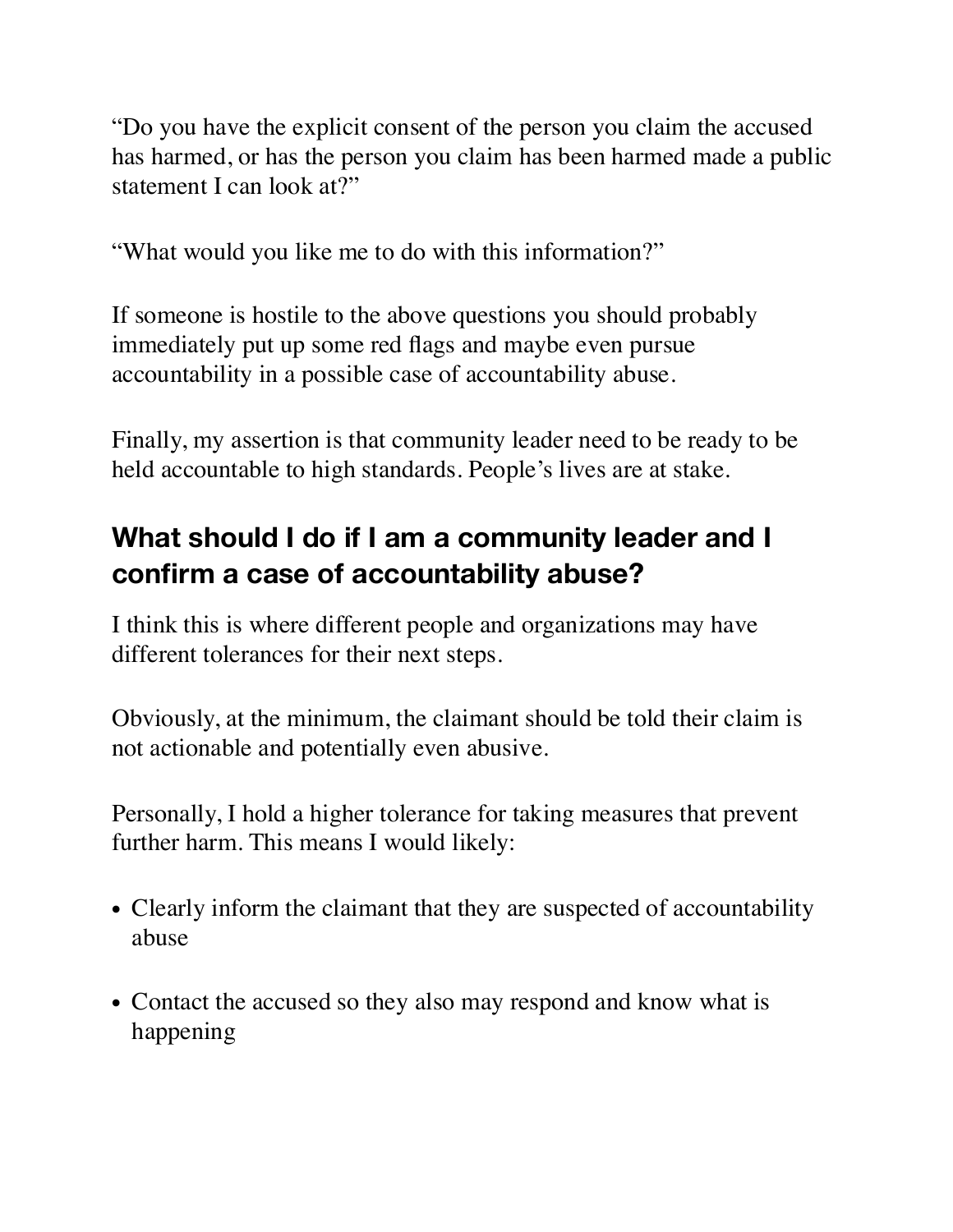While there may be different legal situations that impact our ability to act, my general stance is that, as a community leader, failure to act from a place of fear is not excusable.

### **What are the causes of accountability abuse?**

I understand that in this handbook I've talked a lot about what accountability abuse is and how to reduce the harm of it.

Discussing the origins of accountability abuse open up to a much longer and deeper conversation that is not just about harm reduction but about healing very underlying patterns.

For myself, I understand accountability abuse as a manifestation of our lack or loss of capacity in micro-policing communities. If you understand that at some point, more or less, all of our ancestors lived in smaller communities that needed to self-govern, you see that the ability to engage in justice and not simply dispose of community members at whim was critical.

The policing complex we see now is a result of these smaller communities, through a movement of expansionist imperialism, losing the ability to govern themselves to various central governments that have taken over them.

So what we see now is that for a VERY long time, wisdom traditions about how to self-govern has been lost.

Because of this, the longer conversation around accountability abuse is actually about how to resuscitate these elder knowledges and reintegrate them as useful practice into a 21st century sociopolitical landscape.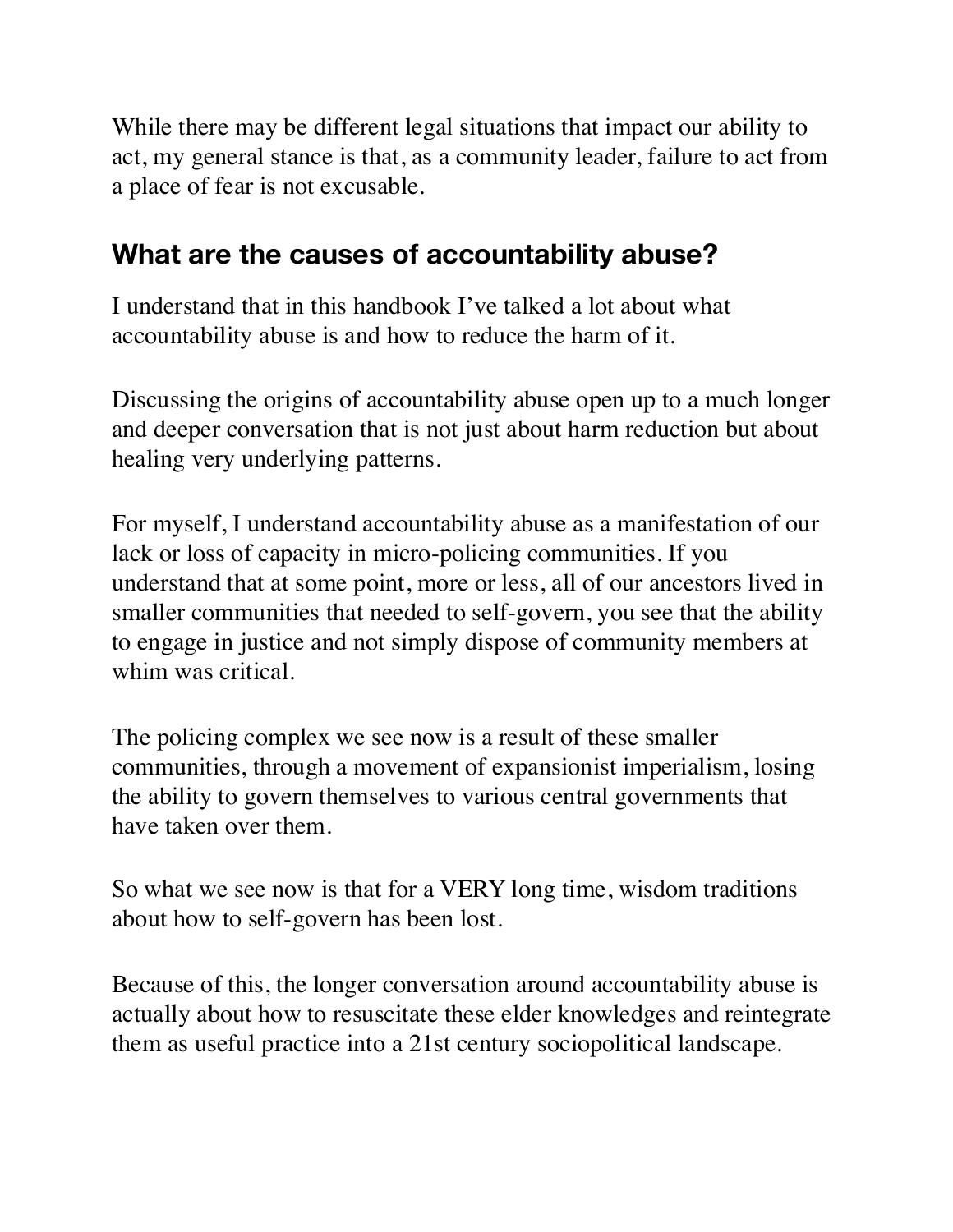### **What next?**

Please feel free to share this book with people in your community. Read it together. Discuss it.

# **How can I support this project?**

Other than sharing this book with peers and discussing its contents, you're also welcome to make a donation at my website here: [https://](https://selfishactivist.com/support-my-work/) [selfishactivist.com/support-my-work/](https://selfishactivist.com/support-my-work/)